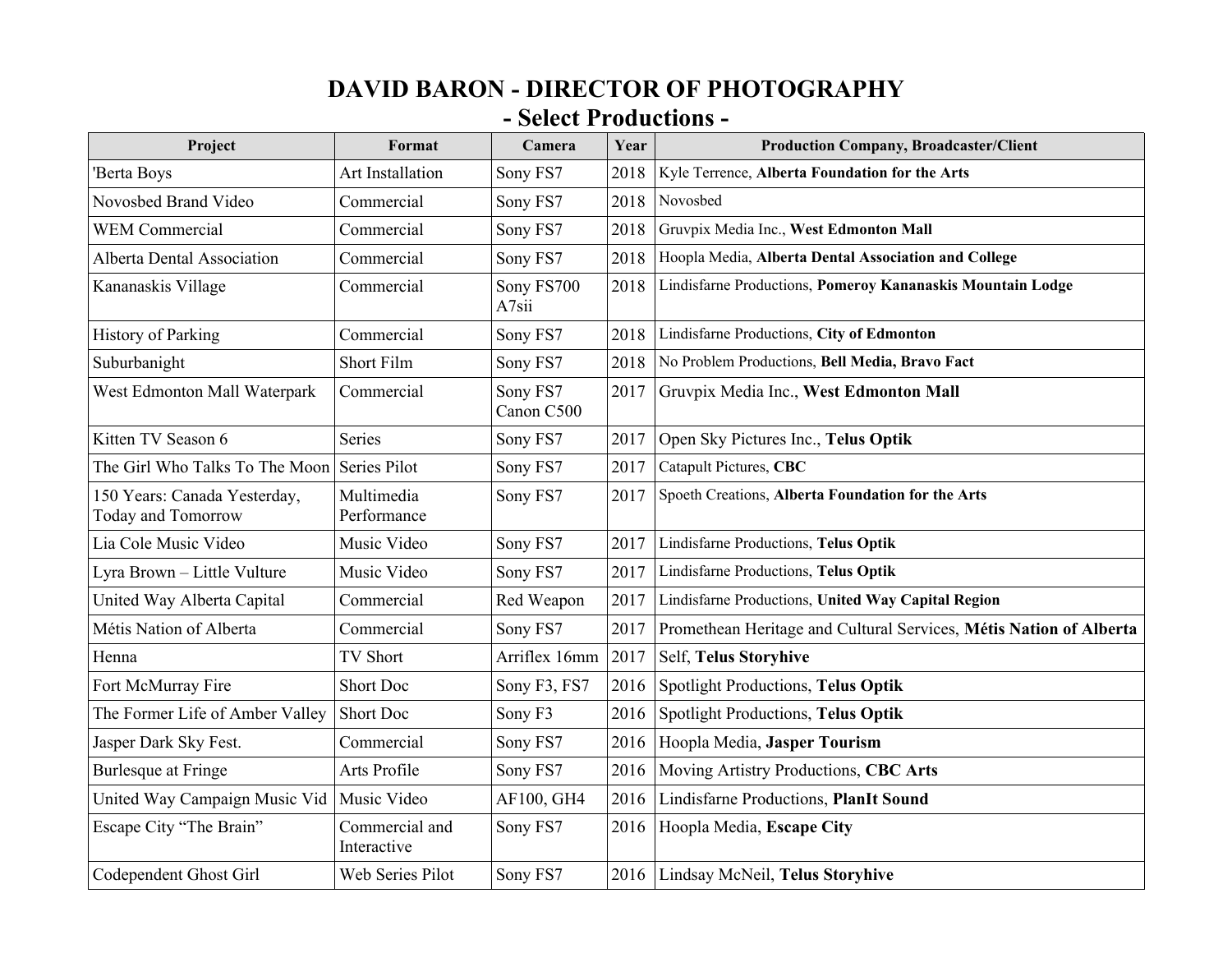| Heartsong                                                | Web Series Pilot                              | Sony FS7                | 2016         | Laura Lieben, Telus Storyhive                        |  |
|----------------------------------------------------------|-----------------------------------------------|-------------------------|--------------|------------------------------------------------------|--|
| Victor                                                   | Web Series Pilot                              | Sony FS7                | 2016         | Lauren Tamke, Telus Storyhive                        |  |
| Everything - Sam Lundell                                 | Music Video                                   | Sony FS7                | 2016         | Moving Artistry Productions, Telus Storyhive         |  |
| Podere Panico - Luxus                                    | Web Commercial                                | Sony F3, GH4            | 2016         | Lindisfarne Productions, The Luxus Group             |  |
| One, One Thousand                                        | TV Short                                      | Sony FS7                | 2016         | Moving Artistry Productions, Telus Storyhive         |  |
| <b>Red Deer Tourism Stocks</b>                           | <b>Stocks</b>                                 | Sony FS700              | 2016         | Lindisfarne Productions, City of Red Deer            |  |
| Somnio                                                   | Short Film                                    | Sony F3                 | 2015         | Ecko Goffic, Festival Circuit                        |  |
| Royal Tyrrell Museum - Fossils                           | Museum Installation                           | Sony FS7                | 2015         | North Shore Productions, Royal Tyrrell Museum        |  |
| <b>Brick's Famous Tent Sale</b>                          | National Commercial                           | Sony FS7                | 2015         | KO Group LTD, The Brick                              |  |
| <b>Bubbles Car Wash</b>                                  | Commercial                                    | Sony F3                 | 2015         | Lindisfarne Productions, PlanIt Sound                |  |
| You Didn't Make Me - Andrea<br>Nixon                     | Music Video                                   | Red EPIC                | 2015         | Moving Artistry Productions, Telus Storyhive         |  |
| Kerry Wood Nature Centre                                 | Museum Installation                           | Sony F3                 | 2015         | North Shore Productions, Kerry Wood Nature Centre    |  |
| <b>Mattress Mattress</b>                                 | Commercial                                    | Sony AF100              | 2015         | Lindisfarne Productions, PlanIt Sound                |  |
| Sherwood Honda                                           | Commercial                                    | Sony F3                 | 2015         | Lindisfarne Productions, PlanIt Sound                |  |
| Zero                                                     | Short Film                                    | Red EPIC                | 2014         | Kellen Frost, Festival Circuit                       |  |
| Alberta Tourism Stocks (Winter)                          | Stocks                                        | Sony <sub>F3</sub>      | 2014         | Lindisfarne Productions, Alberta Tourism             |  |
| Southside Mitsubishi Rap                                 | Web Commercial                                | <b>HPX3000</b>          | 2014         | Lindisfarne Productions, PlanIt Sound                |  |
| Legislative Assembly Interpretive<br>Centre              | <b>Museum Installation</b><br>and Interactive | AF00,<br><b>HPX3000</b> | 2014         | Lindisfarne Productions, Legislative Assembly Office |  |
| Haunters                                                 | <b>Television Pilot</b>                       | Sony F3                 | 2014         | Lauren Tamke                                         |  |
| Showhome Parade                                          | Television Series (3<br>Seasons)              | <b>HPX3000</b>          | 2011<br>2014 | Lindisfarne Productions, CTV Edmonton                |  |
| Gillian's Just Right - Development   Feature Film Visual | Treatment                                     | Sony <sub>F3</sub>      | 2013         | Lindsey McNeill, CineCoup                            |  |
| I Fall Down                                              | Feature Film                                  | Arriflex SR2            | 2013         | Christopher White, Festival Circuit                  |  |
| SMS - Komatsu                                            | Commercial                                    | <b>FS700</b>            | 2013         | Lindisfarne Productions, PlanIt Sound                |  |
| Rock The Box - Project<br>Development                    | Documentary<br>Development                    | AF100                   | 2013         | Kathrine Monk, National Film Board Vancouver         |  |
| <b>Active Shooter on Campus</b>                          | Web Info-Drama                                | Sony F3                 | 2013         | The Image Works Inc                                  |  |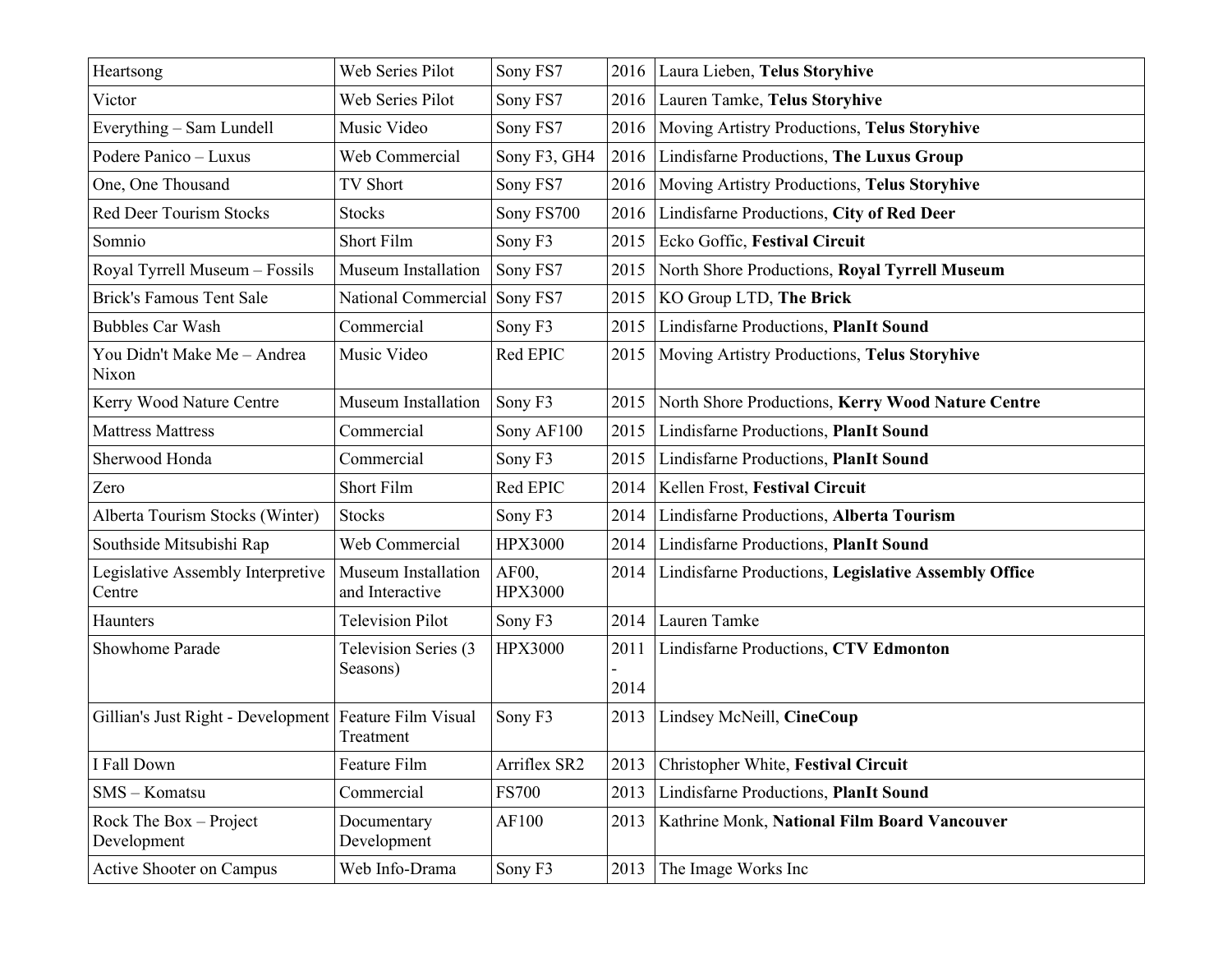| Lexus Southpoint            | Commercial              | Sony F3        | 2013 | Lindisfarne Productions, PlanIt Sound                          |
|-----------------------------|-------------------------|----------------|------|----------------------------------------------------------------|
| Step Lightly                | Documentary             | <b>HPX3000</b> | 2013 | Year of the Cat Productions, Shaw                              |
| "Cut Bank" EPK              | Feature Film EPK        | <b>HPX3000</b> | 2013 | Cut Bank Productions Inc., A24                                 |
| Telus World of Science IMAX | Commercial              | Sony F3        | 2013 | Lindisfarne Productions, PlanIt Sound                          |
| <b>Eveline Charles</b>      | Commercial              | AF100          | 2012 | <b>Lindisfarne Productions</b>                                 |
| Hughes Car Wash             | Commercial              | AF100          | 2012 | Lindisfarne Productions, PlanIt Sound                          |
| AB Dads                     | Commercial              | AF100          | 2012 | Lindisfarne Productions, Alberta Father Involvement Initiative |
| "Friday Night - Godson"     | Music Video             | AF100          | 2012 | <b>Parallel Sixty Productions</b>                              |
| "Teatime"                   | <b>Television Pilot</b> | <b>HPX3000</b> | 2011 | <b>Year of the Cat Productions</b>                             |
| Love/Hate                   | Feature Film            | <b>HPX170</b>  | 2011 | Liquid Trout Productions, Super Channel                        |
| The Telltale Heart          | Short Film              | Bolex H16      | 2010 | Christopher White, Festival Circuit                            |
| Bellwether                  | Short Film              | <b>HVX200</b>  | 2010 | Andrew Silke, Festival Circuit                                 |